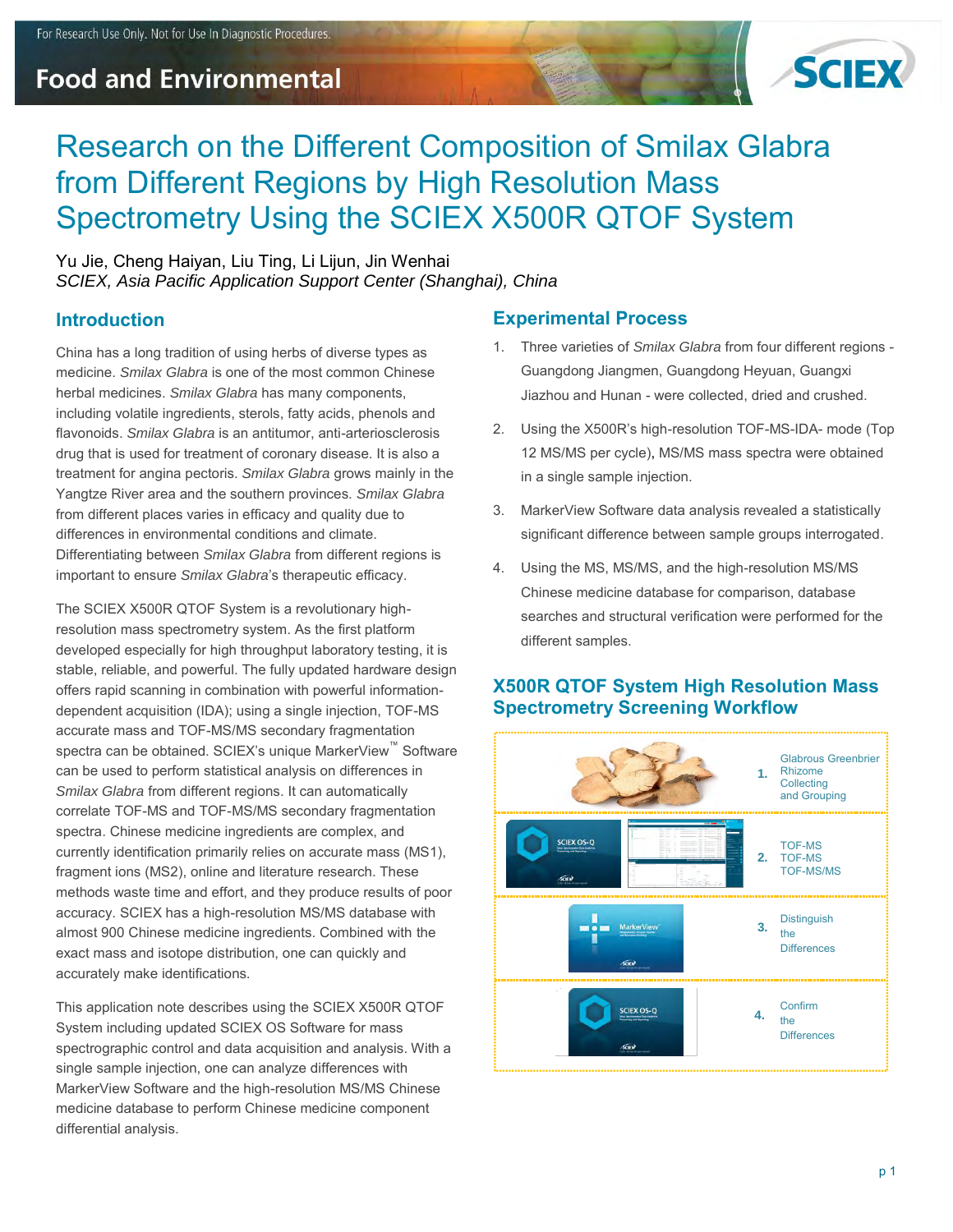



#### **Preprocessing Method**

Using 4 groups of Smilax Glabra from different areas, weigh about 1.0 g of Smilax Glabra powder, take 3 equal samples from each group, add 90%formic acid-aqueous solution 10 mL, vortex 10 min, then ultrasonicate at room temperature for 30 min, remove supernatant and centrifuge at 13000 rpm for 10 min, extract supernatant and use as sample.

#### **Chromatographic Conditions**

Chromatographic Column: Phenomenex Kinetex C18, 100 x 4.6 mm, 2.6 µm; Mobile phase: A: 0.01% Formic acid Water/B: Acetonitrile Flow rate: 0.4 mL/min; Column temperature: 40ºC;

Injection volume: 10 µL

#### **Table 1. Elution conditions**

| Time (min) | A% | B% |
|------------|----|----|
| 0.0        | 95 | 5  |
| 5.0        | 55 | 45 |
| 15.0       | 20 | 80 |
| 20.0       | 5  | 95 |
| 25.0       | 5  | 95 |
| 25.1       | 95 | 5  |
| 30.0       | 95 | 5  |

#### **Mass Spectrometry Method**

Scanning method: TOF-MS -IDA (Top12 MS/MS); Ion source: ESI source double spray technology Scanning range: m/z 50-2000 CDS automatic calibration

#### **Mass Spectrum Parameters**

#### **ESI ion source parameters:**

Air curtain gas CUR: 35psi; Collision Gas CAD: 7 IS voltage: 5500V/-4500V; Source temp: 550ºC Atomizing gas GAS1: 55psi Auxiliary gas GAS2: 55psi DP voltage: ±60 V Collision energy: 40 ±20V Dynamic Background Subtraction



## **MarkerView Data Processing**

MarkerView's advanced processing algorithm finds the peaks, and data alignment compensates for small variations in the retention time and accurate mass. The differences between samples can be normalized. Before the data is processed, known background ion interference or uncommon ions in the sample can be removed.

| Alignment<br>Retention time tolerance:                            | 0.50           | $min$ $\tau$ | Mass tolerance:              | 10 | ppm = |
|-------------------------------------------------------------------|----------------|--------------|------------------------------|----|-------|
| Filtering                                                         |                |              |                              |    |       |
| Remove peaks in <                                                 |                | samples      | Use exclusion list           |    |       |
| <b>Maximum number or peaks:</b>                                   | <b>CARDIAN</b> |              |                              |    |       |
| Area Reporting                                                    |                |              |                              |    |       |
| Use area integrated from raw data, not from original peak finding |                |              |                              |    |       |
|                                                                   |                |              |                              |    |       |
| <b>Internal Standards</b><br>Perform retention time correction    |                |              | Perform sample normalization |    |       |

**Figure 1** Advanced processing algorithm finds characteristic peaks by MarkerView Software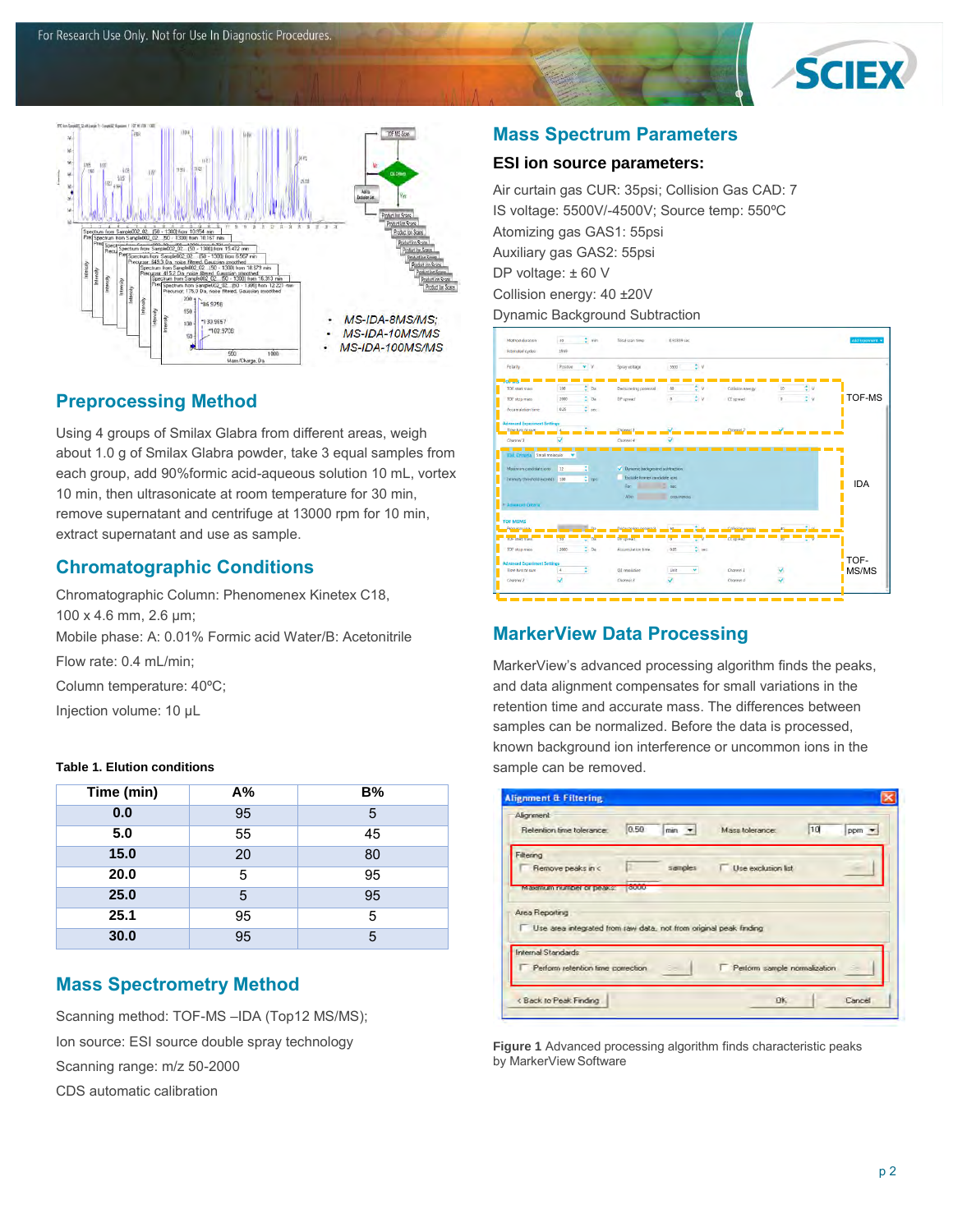

All samples underwent supervised principal component analysis (PCA).The scores plot highlights any differences/trends amongst the sample groups. The loadings plot reflects the variables responsible for the separation.



**Figure 2** The PCA Score and loading diagram of Glabrous Greenbrier Rhizome from different regions

The PCA Score Plot and loading chart show *Smilax Glabra* samples from 4 different areas are well differentiated along the PC1 dimension, showing the largest variation between the 4 groups. Taking m/z 305.0649 at retention time 5.97 min as an example, it is clear that the the impact of this variable on the loadingss high, and the concentration of *Smilax Glabra* in samples from Guangdong Jiangmen is higher than those from Guangdong Heyuan, Guangxi Jiazhou, or Hunan.



**Fig. 3 The content change of m/z 305.0654, RT5.98min in different groups** 

MarkerView Software intuitively shows differences between samples in terms of accurate mass, isotope ratios, and MS/MS; needed for confirmation.





#### **Chinese Medicine Database Searching**

The SCIEX high resolution Chinese medicine database is based on the "Chinese pharmacopeia" Traditional Chinese Medicine (TCM) ingredients, including almost 900 compounds such as saponins, flavonoids, flavonoid glycosides, triterpenes, phenylethyl glycosides and organic acids. Peak extraction and database matching in SCIEX OS Software's allows a user to identify and verify compounds in their samples. Using accurate mass, retention times, isotope ratios, database scoring, and molecular formula scoring, an overall score is automatically calculated and listed. A "signal indicator" evaluates results simply, clearly, and intuitively.



**Figure 5** The confirmed result of m/z 305.0654, RT 5.98 min

Fig. 5A is the extracted ion flow chart for a compound; its retention time can be verified. Fig. 5B displays the measured MS spectrum and isotope ratio. A mirror image comparison is performed with the chemical compound's theoretical values from the database. Fig. 5C shows mirror image comparisons of the MS/MS spectra, namely between acquired and database hit.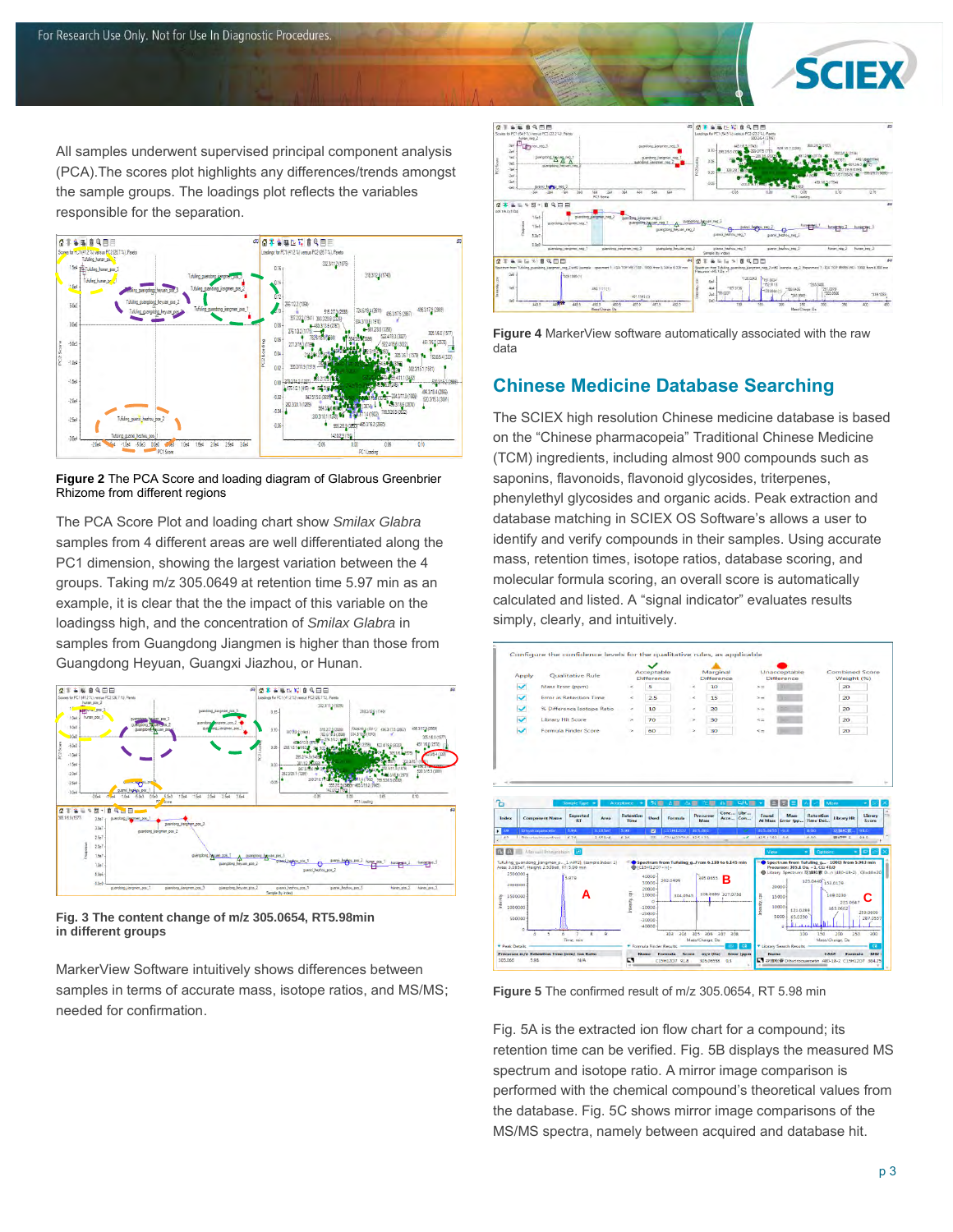

#### **Summary of Identified Results**

Using MarkerView data analysis and MS/MS database matching results were verified, *Smilax Glabra* differences from different areas were verified:

| <b>v</b><br><b>Mass</b> | <b>Adduct</b><br><b>v</b> | <b>Formula</b><br>$\overline{\mathbf v}$ | Compound<br>$\overline{\mathbf v}$                          | <b>Origins</b><br>$\boldsymbol{\mathrm{v}}$ |
|-------------------------|---------------------------|------------------------------------------|-------------------------------------------------------------|---------------------------------------------|
| 449.1085                | $M-H$                     | C21H22O11                                | Astilbin                                                    |                                             |
| 527.374                 | $M-H$                     | C33H52O5                                 | Pachymic acid                                               | Surface laver, Sclerotium                   |
| 453.3376                | $M-H$                     | C30H46O3                                 | Betulonicacid                                               |                                             |
| 525.3588                | $M-H$                     | C33H50O5                                 | Dehydropachymic acid                                        | Surface layer, Sclerotium                   |
| 511.3432                | $M-H$                     | C32H48O5                                 | Acetyl-11-keto-β-boswellic acid                             |                                             |
| 433.1134                | $M-H$                     | C21H22O10                                | Engeletin                                                   |                                             |
| 283.0609                | M-H                       | C16H12O5                                 | Calycosin                                                   |                                             |
| 525.3581                | M-H                       | C28H48O6.HCOOH                           | Epibrassinolide +HCOOH                                      |                                             |
| 471.3483                | $M-H$                     | C30H48O4                                 | Echinocystic acid                                           |                                             |
| 305.0649                | $M+H$                     | C15H12O7                                 | Dihydroquercetin                                            |                                             |
| 453.3376                | M-H                       | C30H46O3                                 | Dehydrotrametenolic acid                                    | Surface layer, Sclerotium                   |
| 525.3588                | $M-H$                     | C33H50O5                                 | 3-epi-dehydropachymic acid                                  | Sclerotium                                  |
| ×<br><b>Mass</b>        | ×<br><b>Adduct</b>        | ×<br>Formula                             | ×<br>Compound                                               | $\overline{\mathbf v}$<br><b>Origins</b>    |
|                         |                           |                                          |                                                             |                                             |
| 285.0748                | $M+H$                     | C16H12O5                                 | Biochanin A                                                 |                                             |
| 433.113                 | $M-H$                     | C21H22O10                                | Isoengeletin                                                |                                             |
| 511.3432                | M-H                       | C32H48O5                                 | Poricoic acid AM                                            | Surface layer                               |
| 449.1085                | M-H                       | C21H22O11                                | Smitilbin                                                   |                                             |
| 525.3588                | M-H                       | C33H50O5                                 | Poricoic acid AE                                            |                                             |
| 455.3535                | M-H                       | C30H48O3                                 | Trametenolic Acid                                           | Surface laver                               |
| 527.374                 | M-H                       | C33H52O5                                 | 3-O-Acetyltumulosic acid                                    |                                             |
| 449.1085                | $M-H$                     | C21H22O11                                | Neosmitilbin                                                |                                             |
| 453.3376                | $M-H$                     | C30H46O3                                 | 3beta-Hydroxylanosta-7,9(11),24-trien-21-oic acid           | Sclerotium                                  |
| 511.3432                | M-H                       | C32H48O5                                 | 3-O-acetyl-16a-hydroxydehydrotrametenolic acid              | Sclerotium                                  |
| 453.3376                | M-H                       | C30H46O3                                 | Pinicolic acid A                                            | Surface layer.sclerotium                    |
| 455.3531                | M-H                       | C30H48O3                                 | Ursolic Acid                                                |                                             |
| 511.3432                | M-H                       | C32H48O5                                 | 3β-hydroxy-16α-acetoxy-lanosta-7,9(11),24-trien-21-oic acid | Sclerotium                                  |

#### **MarkerView Software Statistics**

MarkerView Software can also use T-test statistics to find different components. The volcano plot shows log fold change versus p-value plots. The smaller the p-value, the more significant the difference between the log values of m/z at either end of the X axis.



**Figure 6** Mapping of log ratio change and p-value



**Figure 7** The confirmed result of m/z 283.0609, RT 9.28 min

SCIEX MS/MS database helps to quickly identify and verify compounds with confidence.

A Welch T-test has a group alignment function to enhance result accuracy. New box plots appear automatically and identify parallelism among samples within the group.



**Figure 8** Box and whiskers plots figure out the parallelism between the test samples

#### **ChemSpider Database Search and Rapid Verification**

SCIEX OS Software automatically correlates with the ChemSpider database, which enhances the database capability to rapidly verify chemical compounds. The Fragment Pane analysis function helps rapidly verify chemical compounds by theoretically fragmenting a structure and matching the MS/MS to the actually experimental data collected..